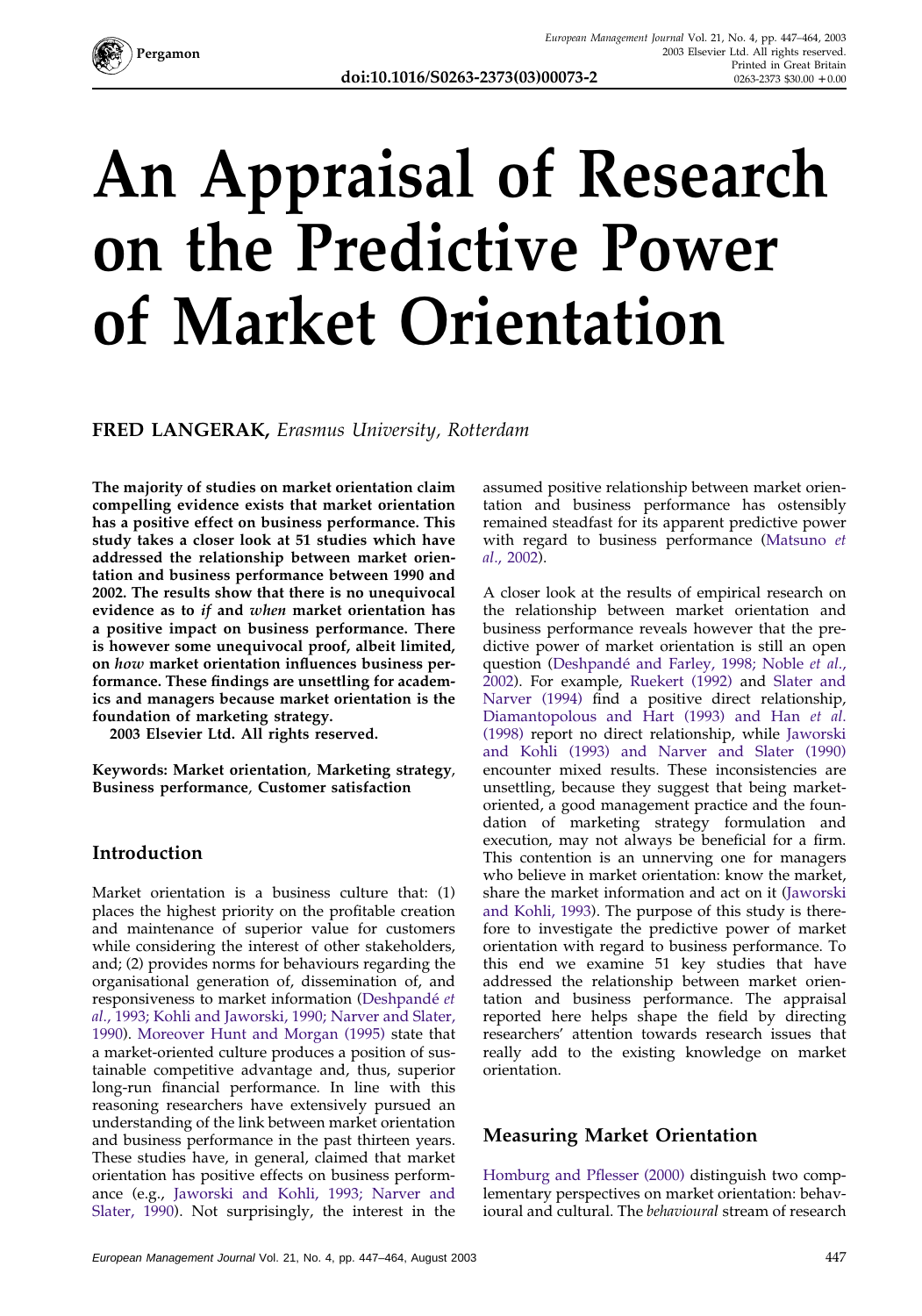describes market orientation in terms of specific behaviours related to the organisation-wide generation of market intelligence pertaining to current and future customer needs, dissemination of this intelligence across departments and organisation-wide responsiveness to it [\(Kohli and Jaworski, 1990\)](#page--1-0). Key features in this view are a focus on markets, an emphasis on a specific form of inter-functional coordination and a focus on activities related to information processing. To measure market orientation from this behavioural perspective [Jaworski and Kohli](#page--1-0) [\(1993\)](#page--1-0) developed a scale that was later labelled MARKOR by Kohli *et al*[. \(1993\).](#page--1-0) This 20-item scale was constructed using non-linear factor analysis of matched samples of senior marketing and non-marketing executives from 222 strategic business units. The MARKOR scale is shown in Appendix A.

The *cultural* stream describes market orientation as a culture that commits the organisation to the continuous creation of superior value for customers (Deshpandé et al[., 1993; Narver and Slater, 1990\)](#page--1-0). This culture creates an environment that maximises opportunities for learning about markets, for sharing information among functions in the organisation that allows for common interpretations, and for taking coordinated actions [\(Slater and Narver, 1994\)](#page--1-0). The result is an integrated effort on the part of employees and across departments in an organisation to create superior value for customers, which, in turn, gives rise to superior business performance. [Narver and](#page--1-0) [Slater \(1998, p. 235\)](#page--1-0) emphasised the importance of the cultural perspective in comparison to the behavioural approach: 'If a market orientation were simply a set of activities completely disassociated from the underlying belief system of an organisation, then whatever an organisation's culture, a market orientation could easily be implanted by the organisation any time. But such is not what one observes.' For example, one study indicated that only 36 per cent of a sample of UK firms has embraced a comprehensive market orientation [\(Greenley, 1995a\)](#page--1-0).

[Homburg and Pflesser \(2000\)](#page--1-0) notice that research within the cultural perspective, although based on a cultural definition of market orientation, has typically measured market orientation in terms of behaviours. For example, [Narver and Slater \(1990, pp. 20–21\)](#page--1-0) define market orientation as 'the business culture that most effectively and efficiently creates superior value for customers', but they measure market orientation through three behavioural components (i.e., customer orientation, competitor orientation and interfunctional co-ordination) that constitute 'the activities of market information acquisition and dissemination and the co-ordinated creation of customer value.' To measure these activities [Narver and Slater \(1990\)](#page--1-0) developed a 15-item factor-weighted scale, which was tested on split samples of 371 self-administered questionnaires from top managers of 113 strategic business units of a single corporation. Similarly, Deshpandé *et al.* (1993, p. 27) define market orientation as 'the set of beliefs that puts the customer's interest first, while not excluding those of all other stakeholders …. in order to develop a long term profit', but develop a 9-item behavioural market orientation scale using results from a study of 138 Japanese executives. The scales developed by [Narver](#page--1-0) and Slater (1990) and Deshpandé *et al.* (1993) are shown in Appendices B and C.

More recently, Deshpandé [and Farley \(1998, p. 226\)](#page--1-0) defined market orientation as 'the set of cross-functional processes and activities directed at creating and satisfying customers through continuous needsassessment'. To measure market orientation they developed the MORTN summary scale. This scale was synthesised from the three existing scales by Kohli *et al*[. \(1993\);](#page--1-0) [Narver and Slater \(1990\) and](#page--1-0) Deshpandé et al. (1993), in a study of eight European and 19 US companies. The MORTN scale is shown in Appendix D.

In summary, scholars designate being market-oriented as an important factor that creates a setting conducive for behaviours by employees throughout the organisation. These congruent behaviours are directed at the continuous creation of superior value for customers that leads to superior business performance.

### **Market Orientation and Business Performance**

In line with this reasoning, and using the scales previously described, researchers have pursued an understanding of the link between market orientation and business performance by investigating: (1) a *direct* relationship (e.g. [Pelham, 1999; Ruekert, 1992\)](#page--1-0); (2) a *moderated* link (e.g. [Greenley, 1995b; Pelham,](#page--1-0) [1997\)](#page--1-0), and; (3) a *mediated* relationship (e.g., [Baker and](#page--1-0) [Sinkula, 1999b; Han](#page--1-0) *et al*., 1998). [Table 1](#page--1-0) provides a summary of 51 studies that have addressed the relationship between market orientation and business performance. A study had to meet three criteria in order to be included: (1) the study investigated the relationship between market orientation and business performance for profit organisations; (2) the study employed one or more of the original, or an adaptation of the scales developed by Deshpandé et *al*. (1993); Kohli *et al*[. \(1993\) and/or Narver and Slater](#page--1-0) [\(1990\),](#page--1-0) and; (3) the study did not reanalyse previously reported data.

#### **Studies investigating a Direct Relationship**

The overview reveals 50 studies that have investigated the direct influence of market orientation on business performance<sup>1</sup>. Looking at individual studies as a unit of analysis the overview reveals 26 (52.0